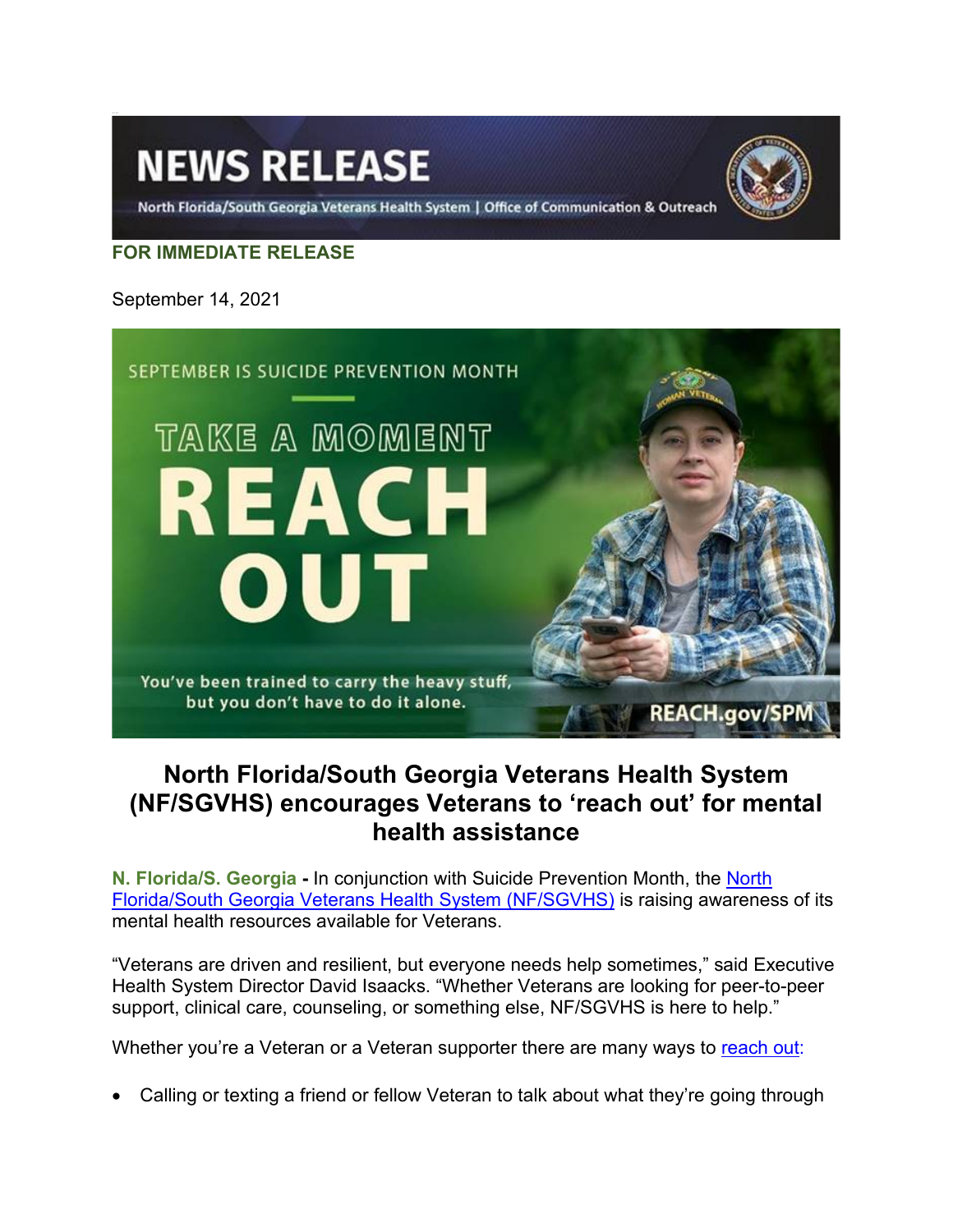- Tapping into VA tools to get help when going through life's challenges:
	- [Make the Connection,](https://www.maketheconnection.net/) where more than 600 Veterans and family members share their stories of strength and recovery
	- [VA Mobile Apps,](https://mobile.va.gov/app/virtual-care-manager) can help to expand your clinical care beyond traditional office visits
	- [MyVA411,](https://www.va.gov/contact-us/) where Veterans, their families, and caregivers can call 1-800- MyVA411 (800-698-2411) to easily access information on VA benefits and services
	- If you are a supporter, reach out, offer support, and encourage the Veterans you know to ask for help when they need it. Find additional information [here.](https://www.northflorida.va.gov/NORTHFLORIDA/services/Mental_Health.asp)

During the first year of separation, Veterans often experience stress due to challenges in getting established in civilian life. [VA Solid Start](https://www.benefits.va.gov/transition/solid-start.asp) connects Veterans with qualified representatives who call three times during a Veteran's first year of separation to walk through the benefits, available.

The [Self-Check Assessment Tool](https://www.vetselfcheck.org/welcome.cfm) is another great way for anonymous risk assessment. It helps with understanding how stress and depression may be affecting them.

Veterans who are homeless or at risk of homelessness can get free, confidential support through the [National Call Center for Homeless Veterans](https://www.va.gov/HOMELESS/NationalCallCenter.asp) where trained counselors are available 24 hours a day, 7 days a week. Veterans do not have to be registered with VA or enrolled in VA health care to contact the National Call Center for Homeless Veterans.

Additionally, NF/SGVHS recently co-sponsored a virtual [Pledge to Prevent event](https://www.northflorida.va.gov/NORTHFLORIDA/pressreleases/NF_SGVHS_to_Co_Sponsor_Virtual_Suicide_Prevention_Event.asp) which highlighted a community collaboration with the [Northeast Florida Fire Watch Council](https://www.jacksonville.com/news/20190930/jacksonville-and-4-area-counties-announce-fire-watch-program-to-extinguish-veteran-suicides) and the [Steven A. Cohen Military Family Clinic.](https://centerstone.org/cohen-military-family-clinic/jacksonville/) The event provided preventative resources and information to aid in ending Veteran death by suicide. The recording of the event can be viewed by clicking [here](https://gcc02.safelinks.protection.outlook.com/?url=https%3A%2F%2Fveteransaffairs.webex.com%2Frecordingservice%2Fsites%2Fveteransaffairs%2Frecording%2F95af6ecbf4711039bd67005056b0d988%2Fplayback&data=04%7C01%7C%7C068be0f8066b4ddcd86108d976dc2874%7Ce95f1b23abaf45ee821db7ab251ab3bf%7C0%7C0%7C637671510199125842%7CUnknown%7CTWFpbGZsb3d8eyJWIjoiMC4wLjAwMDAiLCJQIjoiV2luMzIiLCJBTiI6Ik1haWwiLCJXVCI6Mn0%3D%7C1000&sdata=tQ1zTEjZOe3SXvJZQevcs90C8aVj3LpAkfm981GHLu8%3D&reserved=0) and entering password: NorthFlorida573!

For more information and resources, visit: Take a Moment — [Reach Out \(va.gov\).](https://www.va.gov/reach/spm/) *If you or someone you know is having thoughts of suicide, contact the [Veterans Crisis Line](https://www.veteranscrisisline.net/) to receive free, confidential support and crisis intervention available 24 hours a day, 7 days a week, 365 days a year. Call 1-800-273-8255 and Press 1, text 838255, or chat online at [VeteransCrisisLine.net/Chat.](https://www.veteranscrisisline.net/get-help/chat) Veterans don't have to be enrolled in VA health care or registered with VA to use the Veterans Crisis Line.*

*Media covering this issue can download VA's [Safe Messaging Best Practices fact sheet](https://www.mentalhealth.va.gov/suicide_prevention/docs/OMH-086-VA-OMHSP-Safe-Messaging-Factsheet-4-9-2019.pdf) or visit [www.ReportingOnSuicide.org](https://reportingonsuicide.org/) for important guidance on how to communicate about suicide.*

### **About the North Florida/South Georgia Veterans Health System**

NF/SGVHS is one of the nation's largest VA healthcare systems employing more than 5,800 medical professionals and support staff dedicated to providing high quality care to Veterans residing throughout North Florida and South Georgia. The organization operates 14 facilities to include two medical centers located in Gainesville and Lake